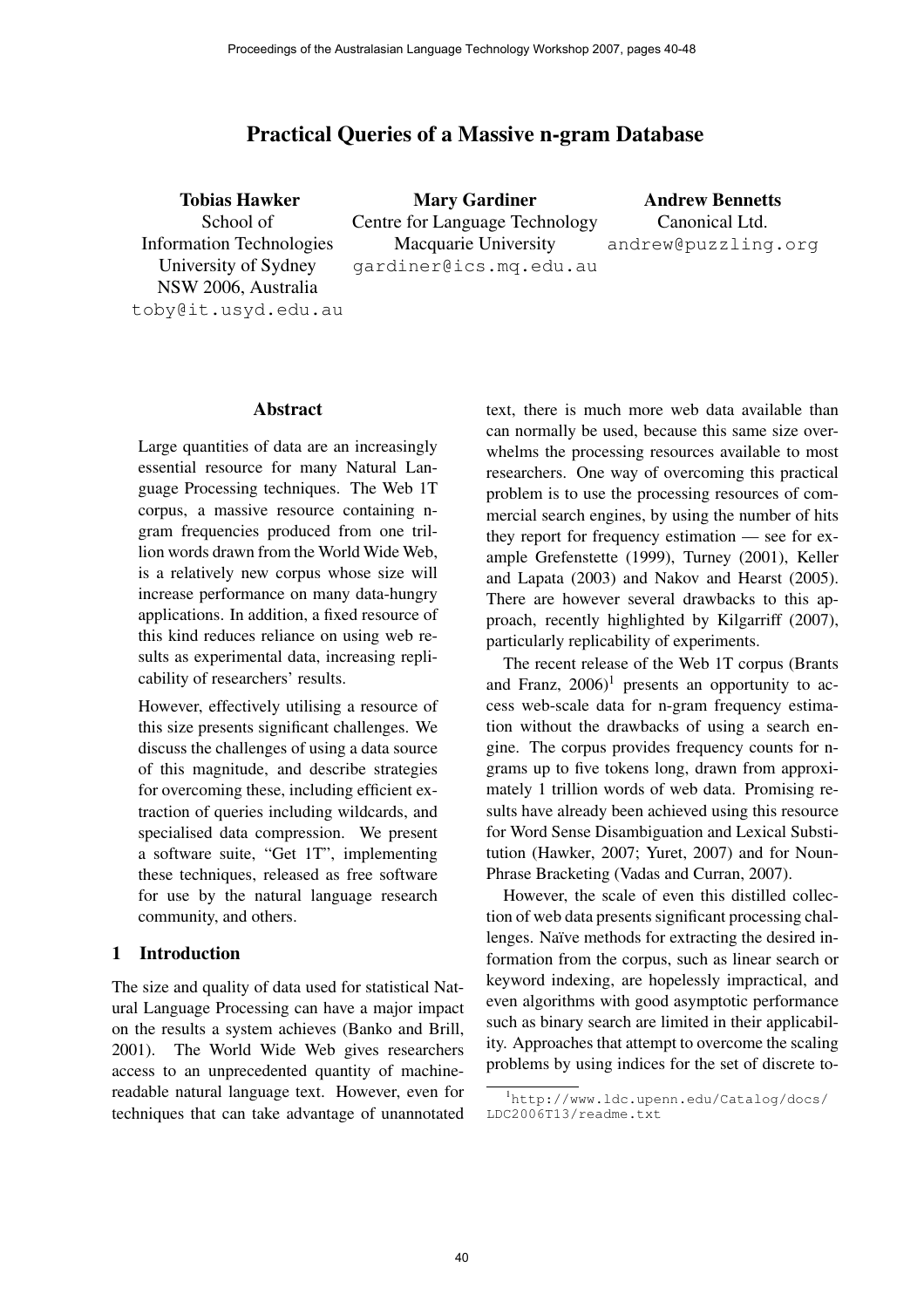kens in the corpus are also rendered intractable by the size of the vocabulary. In this paper we present solutions to these difficulties of scale, strategies for practical extraction of the items of interest from this mountain of data.

## 1.1 Wild Cards

For many NLP applications, it is useful to be able to discover not only the frequency of explicitly specified patterns, but also the frequency of patterns where any token is permissible in certain locations. These 'wildcard' queries allow, for example, the determination of Point-wise Mutual Information in Hawker (2007).

As an example, consider the trigram (from the corpus): *feet seem light*. If we are interested in how likely the word *seem* is to occur in this context, we must not only find frequencies for *feet seem light* but also entries for *feet so light* and *feet the light*. In the notation we use for our queries, we can capture this idea of finding the aggregate frequency for all trigrams with *feet* in the first position and *light* in the third with the query feet  $\langle * \rangle$  light. Note that to find the aggregate frequency for *all* matching trigrams, we must employ a search strategy which will indicate a match for *any* suitable string.

In the remainder of this paper, we briefly describe the details of the Web 1T corpus and consider and then rule out possible approaches to using it that are not practical at this scale. We then introduce two practical approaches that allow for the extraction of only the information of interest including one that permits the use of wildcards. Our software tool, "Get 1T", released to the community as free software, has implemented these approaches.

## 2 Web 1T

The Web 1T corpus (Brants and Franz, 2006) is a collection of n-grams and their frequency of occurrence as found in 1,024,908,267,229 tokens (approximately 1 trillion) comprising 95,119,665,584 sentences of text from publicly accessible web pages. The corpus aims to cover unique pages in English. It is filtered to exclude tokens such as those with problematic encoding, token length, large quantities of accented characters, and unprintable/control characters.

| n                           | distinct n-grams |
|-----------------------------|------------------|
|                             | 13,588,391       |
| $\mathcal{D}_{\mathcal{L}}$ | 314,843,401      |
| 3                           | 977,069,902      |
| 4                           | 1,313,818,354    |
| $\varsigma$                 | 1,176,470,663    |

Table 1: Number of distinct patterns

The n-grams counted cover patterns of tokens from unigrams to 5-grams. Tokens with case differences are treated as distinct. The collection is filtered by a cut-off frequency of 200 occurrences for unigrams, and 40 occurrences for bigrams to 5 grams. There are n-grams in the corpus that contain a token with fewer than 200 unigram instances those tokens within these n-grams are represented with a special token  $(<$ UNK $>$ ). Sentence boundaries are also included as tokens, denoted by  $\langle S \rangle$  and  $\langle$ /S>, thus for example a 5-gram might contain 4 words and a sentence boundary.

The number of unique patterns arising from this collection is itself very large, as shown in Table 1.

With the patterns and counts stored in text format, one per line, and then compressed, the frequency collection occupies around 25GB of disk space, and is distributed by the LDC on 6 DVDs.

## 2.1 Comparison with Search Engine Hits

Recently, Kilgarriff (2007) has raised issues surrounding the use of search engine counts for determining relative frequencies of various instances of natural language. Owing to the commercially sensitive and competitive nature of search engine strategies, the process behind the counts reported by search engines is not generally known, and the data on the web changes over time; thus the counts reported are potentially unreliable. Changes may occur in the algorithm, query syntax, or even using the same search engine for identical queries on consecutive days — Kilgarriff (2007) found the results from 6 in 30 queries differed by at least a factor of two on consecutive days, and speculates that this may be due to queries being serviced by different computers at different parts of the update cycle. This results in experiments that may be impossible to replicate, even by one researcher over time, let alone by others.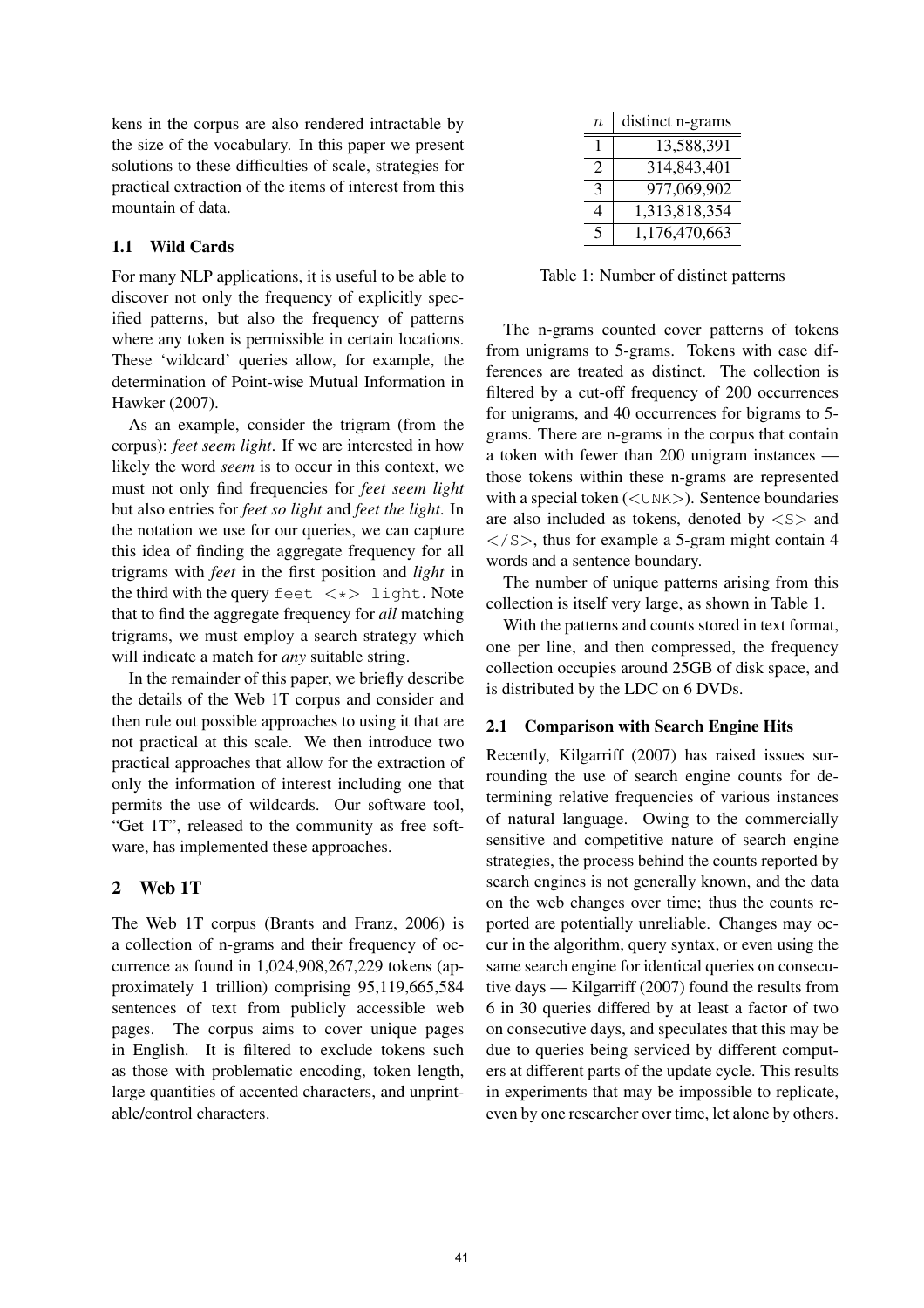Aside from replicability concerns, This may account for some findings that search results are less reliable than corpus counts in, for example, context-sensitive spelling correction (Liu and Curran, 2006).

By contrast, the approach for constructing the Web 1T corpus has been disclosed (Brants and Franz, 2006), and is intentionally aimed at yielding accurate n-gram models, rather than estimating the popularity of query keywords for a web search designed to locate pages. Since Web 1T is distributed to researchers, there are no limits on the number of queries that can be performed in a given time frame aside from any imposed by resource limitations of the researcher. The values for different queries are directly comparable, as they cover the same corpus. Importantly, experiments are entirely repeatable, as the results of queries using a specific release of the corpus do not change.

The n-gram database approach is not without a few drawbacks however. Snippets giving broader context than the maximum 5-token n-gram size are not available. The original source of a document, useful for such things as topic determination, is lost. Parsing such short fragments is, in general, not likely to be reliable. POS tagging is possible on the longer n-gram sequences, though is likely to be somewhat less reliable than typical POS tagging performance on full sentences.

Another serious drawback is that the resources required for performing queries are not provided on massively redundant hardware at essentially zero cost, as is the case for commercial search engines. This requires researchers to query the data on their own hardware using software that is able to handle this quantity of data efficiently.

This paper aims to detail approaches that permit practical use of the Web 1T corpus. We have released free software tools implementing these approaches to the community<sup>2</sup> under the GNU GPL.

## 3 Infeasible Approaches to Processing

In the following discussion, the question of accessing the data will be framed in terms of *queries* — particular n-gram patterns or abstractions thereof, such as feet so light or feet  $\langle * \rangle$ light, whose count is desired from the corpus, much as would be submitted to a search engine API.

In working with a corpus at this scale, it is undesirable access the disk to retrieve data that is not useful for the application at hand, and very problematic to consider the same data multiple times. Any strategy for querying the corpus must thus attempt to avoid reading unneeded data, and where it must, make as few passes over the data as possible.

## 3.1 Direct Queries

One approach to extracting queries of interest might be to take advantage of the fact that the n-gram patterns are not listed arbitrarily, but are sorted into a lexicographically ascending order. This enables the use of a binary search to find a query without having to consider most entries in the database. As binary search complexity increases only with the logarithm of the number of database entries, it seems reasonable that this method might scale better to large quantities of data than any linear approach.

The Web 1T corpus data is split into a single directory for each n-gram length (1–5 tokens). The patterns are sorted in lexicographically ascending order, and split into files of at most 10,000,000 entries, individually compressed. An index file specifies the first n-gram in each file, which can also be used as a guide to the endpoint of the previous file.

Binary search for a small number of queries is tractable without the prohibitive requirement of storing all n-grams in RAM. The index files fit easily in RAM however, and finding which n-gram file to search depends on the number of unique patterns for that length (see Table 1). For 4-grams (the worst case), this leads to an average of about  $log_2 132$ , or 7 iterations per query.

There are  $10<sup>7</sup>$  n-grams in each compressed file, which leads to an average of  $\log_2 10^7$ , or about 23, tests of location per exact query. Many parts of the file must be retrieved to find each element. Each of these accesses requires computational effort (which in many cases will require a disk seek) and as the files do not have fixed record size, there is an additional burden of finding line-breaks before the actual n-gram record can be determined for comparison against the desired query. The string comparisons required are also computationally expensive.

For even a moderate number of queries (more than a few hundred), reads from all over the disk to

<sup>2</sup>Available to the public at <http://get1t.sf.net/>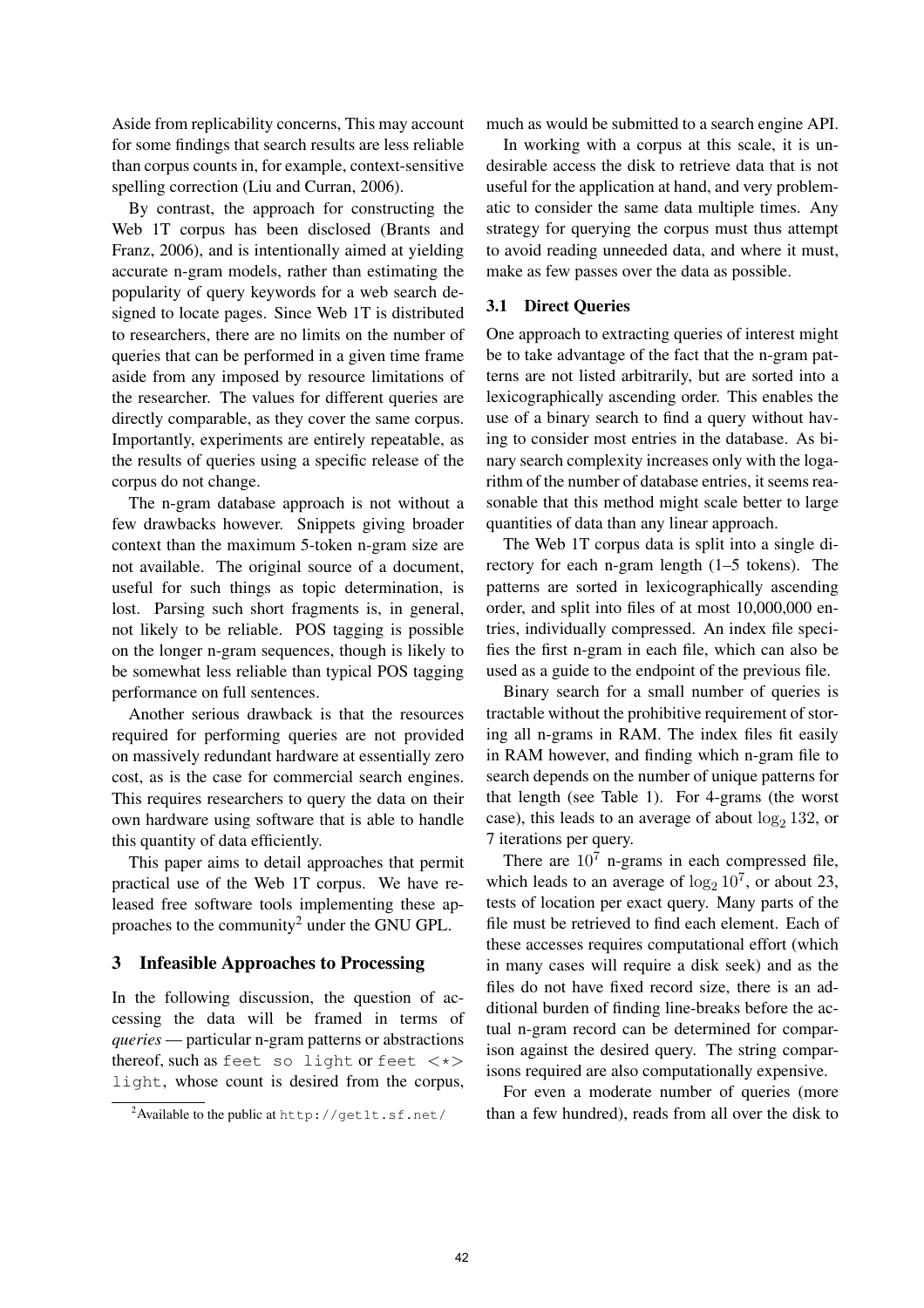retrieve each query are very inefficient. It is impractical to store the entire corpus in RAM, at least for commodity resources typically available. The corpus is of the order of 80GB uncompressed, which is well beyond RAM resources typically available to researchers at the time of writing.

Furthermore, case-insensitive queries are very problematic, as case differences may occur at any point in the string. In ASCII, the two cases of a letter, upper and lower, are lexicographically distant (values differ by 32), and thus otherwise identical queries may be separated by many entries or be in entirely different files. One potential solution is to re-generate the corpus for case-insensitive use. This is possible, and need only be performed once, but increases the storage burden, and while sorting data of this size is possible using existing techniques (for example, mergesort) it would not be a small task for typical resources by any means.

However, the most difficult drawback to overcome with binary searching is the desirability of performing queries with wildcards — queries whose strings are not specified exactly, but may match any tokens at some locations. Unless the wild component is near the end of the pattern (which permits the use of binary searches to select a subspace of the original, which can then be exhaustively searched) binary searches are completely impractical.

## 3.2 Indexing

Another possible approach to extracting queries from the data might be the use of a mechanism that takes advantage of the fact that the n-gram patterns of length 2–5 are comprised of tokens from the finite set of unigrams. Unfortunately, this approach too is very difficult for data on the scale of the Web 1T data. There are more than 13 million unigrams in the corpus, and assigning a unique binary value to each one would thus require 24 bits per token. Attempting to index the corpus using indices of 24 bits and only a single byte at each indexed location would require in excess of 100 TB for bigrams, with almost all locations empty.

We measured the entropy per token in the unigram frequencies, and determined there were 10.7 bits per token for case-sensitive measurement, and 10.3 bits per token for the case-insensitive case. However, while entropy coding allows the *average* number of bits per token to be brought closer to these ideal representations, some n-grams with combinations of infrequent tokens would have representations that far exceed this average size.

## 4 Practical Approaches to Processing

This section describes methods that render querying the Web 1T corpus practical by relying on the insight that the corpus should be read from disk as few times as possible — preferably once. Thus, our strategies require that pre-processing occur before the frequencies for the desired queries are extracted from the corpus. One of two pre-processing steps is required. A researcher might use our tool to pre-process the corpus, permitting quick, on-thefly queries, at the price of only having approximate counts, and of false positive counts for some queries not present in the corpus. Or he or she might be able to specify queries in advance, in case we can compute exact counts in a single pass through the corpus.

## 4.1 Pre-processing the Corpus

This strategy makes queries of the corpus practical by compressing the massive quantity of data to a manageable level. This is achieved in two ways: by reducing the resolution of the frequency information and then by replacing the n-gram strings themselves with implicit information based on the location in the compressed data. Depending on the task, many statistical approaches can handle some noise in the data; although fidelity may be somewhat reduced, the impact is not all negative — it may also smooth.

We thus construct a single monolithic binary file for each length of n-gram. Instead of storing the exact string of the n-gram alongside its count, as in the original data, we stored the quantised set of frequencies at *locations* determined by a hash value of the n-grams concerned.

For many applications, the absolute resolution of the frequency information used is not as important as the magnitude. In particular, in many statistical approaches the absolute difference between two quantities will not be as informative as the ratio: the difference between a pattern occurring 500,000 and 500,050 times is much less significant that the difference between patterns occurring 50 and 100 times. It is thus desirable to have the resolution of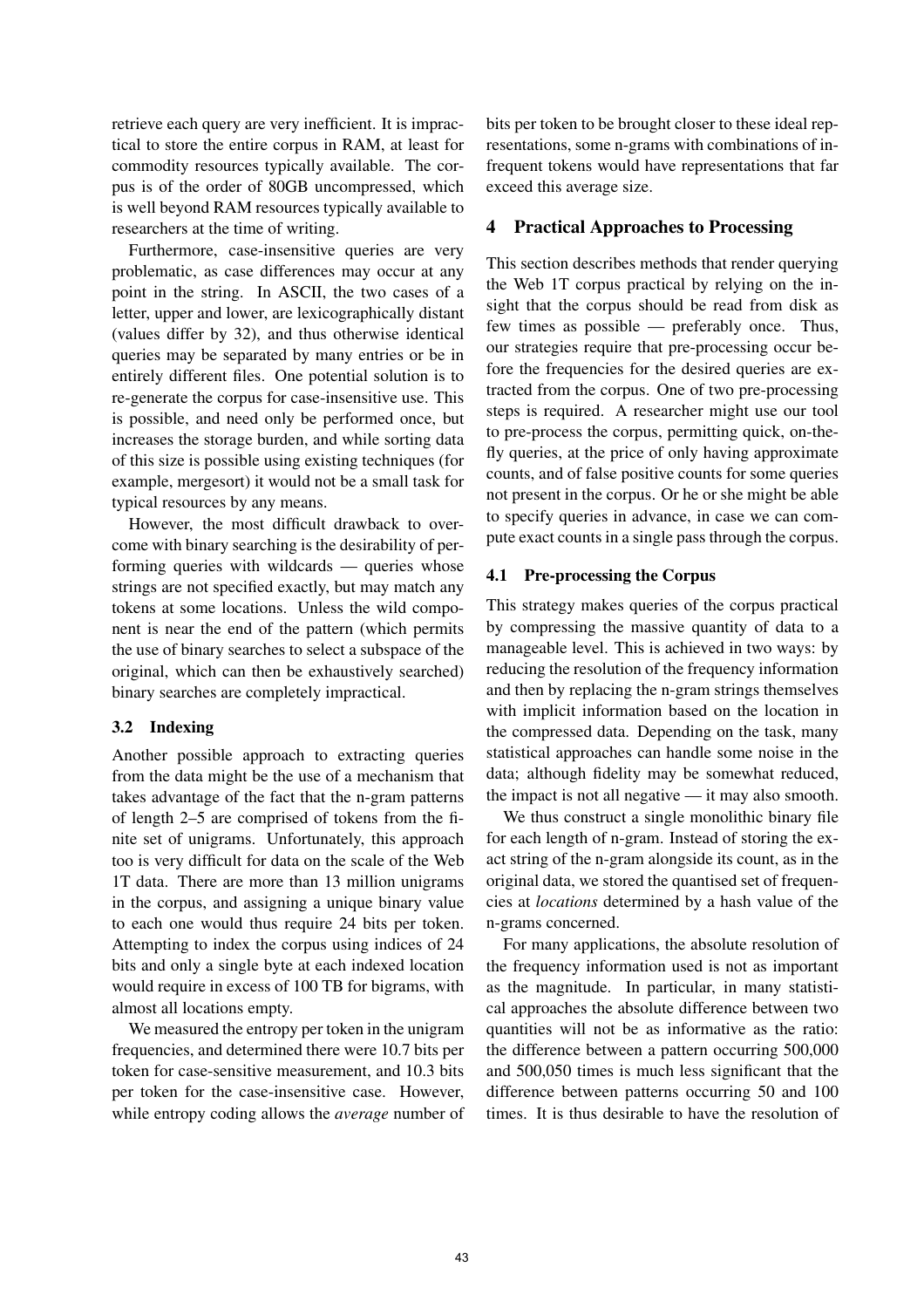the frequency approximately constant with respect to magnitude, thus preserving the dynamic range of all frequencies. A suitable transformation is to store a value corresponding to the logarithm of the frequency. If this value is then quantised, a great deal of compression is possible. For implementation on practical hardware, an integer number of bytes is preferable. Using a single byte for each frequency allows 255 discrete magnitude levels to be encoded.

The frequencies of patterns in the data have a very large range, from 40 to 95,119,665,584. The quantisation is performed with a logarithm base determined by the maximum count. A zero byte represents an unseen n-gram (frequency of zero) and the remaining 255 quantisation levels are selected such that their span is uniform in the logarithmic space. The use of this logarithmic scale means that error introduced by the quantisation is roughly proportional to the magnitude of the frequency being quantised. Using zero bytes for unseen n-grams simply requires the initialisation of all locations to zero before beginning the compression process.

To permit optimal use of the relatively small quantised representation, the quantisation ranges were determined separately for each value of  $n$ , ensuring the maximum count for that number of tokens was transformed to the maximum integer value. As the quantised values are converted back to approximate counts in linear space when being reported, this scaling ensures acceptable precision for each quantisation scaling while still yielding comparable frequencies, even between different n-gram types.

When translating quantised values back to approximate frequencies, such as when forming features from the frequencies, all instances of a given quantised value are interpreted as the geometric mean of the boundaries of the range of integers that fall within it. This is also the arithmetic mean of the logarithms concerned.

There is also a choice to be made when a collision is found during compression — when an ngram hashes to a value that is already non-zero in the compressed file. At this point there are several options: the existing value can be combined with the new value, such as being added together; a choice can be made between the two values, such as the smaller or larger, or the existing or new value; or a compromise value, such as the geometric mean of

the two values, can be stored. Which mechanism is suitable depends on the downstream task being performed. The implementation allows this choice to be made by the user at the time the data is compressed.

For a given file size, there is a trade-off between the resolution of the frequency information and the number of unique keys, which in turn influences the probability of collisions. For example, counts can be made finer resolution by using two bytes per file location. This is at the expense of the hash function, which will thus have one fewer bits of key space for data files of the same size.

## 4.1.1 Retrieval

To perform a query, the desired search string is hashed, the quantised value retrieved at the location indicated by the hash, and transformed back into a linear count. Practical hash sizes are around 30–32 bit hashes, which yield indices of 1–4GB. The size of the hash is constrained by the fact that it must fit in RAM for building the hash to be tractable. Uniform hashing necessarily involves a pseudo-random sequence of locations. This implies that if RAM were insufficient for the chosen hash size, disk seeks would be frequent, and impact very strongly on performance. It would be possible to build parts of larger hash files in RAM, using several passes over the data, but this requires  $2^n$  passes for each additional  $n$  bits of hash, which would also quickly becomes prohibitive.

#### 4.1.2 Properties

This strategy cannot yield a false negative result for a query — a zero count when the queried pattern does in fact occur. However, false positives are possible due to hash collisions and can become problematic. The collisions are due to there being an infinite number of possible patterns that would map to each location, yet the hash value being finite.

This approach is thus not suited to wildcards at all. Uniform hashing functions with finite hash values are one-way, and deliberately yield different hash values for inputs that differ only slightly. Thus the set of possible matches must be generated as inputs to the hashing function, and so each hypothetical match must be generated and treated as a query. The number of possible matches for any under-specified sequence is enormous, and even if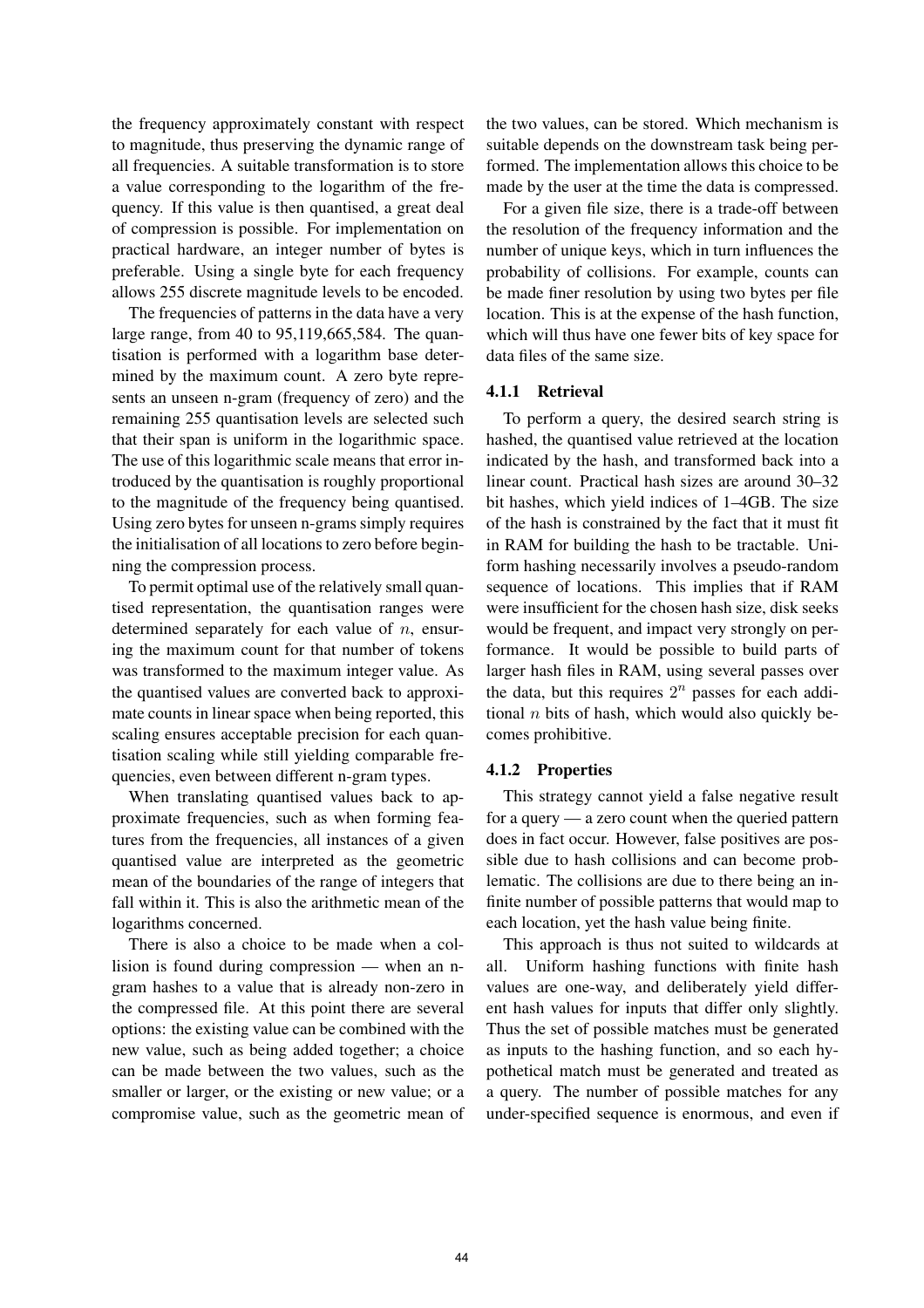only a very small fraction of these queries results in false positives, the sheer number of queries required quickly renders the combined effect insurmountable.

## 4.1.3 Implementation

This software compresses each n-gram pattern length into a single file whose size in bytes is a power of two. The files may be read into RAM and queried in a random-access fashion, or counts can be retrieved directly from the disk.

The uniform distribution property of the hash function, desirable in minimising the number of hash collisions becomes problematic if accessing the compressed data directly from disk. If the n-gram frequencies are retrieved in the order they are used by the system, the hashing transformation renders the requests into a sequence of pseudo-random disk accesses, leading the disk heads to skip back and forth repeatedly. One possible solution is to map the file into memory for access. However, for a finite set of queries this too is sub-optimal, as many blocks of data must be read from disk that will not be used.

If however, the queries are collated, hashed, and sorted based upon their hash value, the retrieval software never needs to re-read or seek backwards. Even more advantageously, blocks not containing patterns of interest do not have to be read at all. For even a large number of queries this process is very rapid.

Python bindings have also been created for accessing files created using this approach. Disk access times are generally greater than the CPU work for retrieval, and the hashing itself is performed in a native C extension, so the performance penalty involved using an interpreted language is minor.

## 4.2 Pre-processing Queries

The approach described in this section does not include any approximations or false-positive counts, and allows queries that will match any token in specified positions. The implementation of this approach has been used to perform successful experiments in Word Sense Disambiguation and Lexical Substitution (Hawker, 2007). The price for these desirable properties is that all queries must be collated before the corpus information is extracted; on-the-fly queries are not possible.

The key idea in our approach is the reversal of the target of the search — from the database to

the queries themselves. To adapt a well-known metaphor, we can view each query as a needle of a particular size and shape, and the Web 1T corpus as an enormous haystack, possibly containing a piece of hay that resembles the size and shape of the needle (i.e. an entry matching the query). In this metaphor, taking each desired needle individually and trying to find matches in the enormous haystack is clearly an insurmountable task for any large-scale haystack. Our method involves collecting all needles in which we are interested before any search is performed, and then considering each strand in the haystack in turn, finding whether it matches any of the needles. This is still an intensive task, but it is certainly tractable, as each piece of hay need be considered only once.

#### 4.2.1 Search Strategy

Queries are provided to the program as input when the search is launched. Queries are stored in a nested hashtable, where the key to the hash table at any given level  $i$  is the  $i$ -th word in the query. For example, the query frozen hell buckets will be indexed under *frozen* at the first level, *hell* at the second with other queries beginning with frozen and under *buckets* at the third level with other queries beginning with frozen hell. The final mapping is to the counter representing the number of matches for this query. Each level contains a mapping to the next token. The algorithm for constructing these structures is detailed in Figure 1.

During query construction, wildcard placeholders are treated identically to other tokens. They are represented in our implementation by the token  $\langle\langle\rangle$ , which is not present in the unigram counts for the Web 1T corpus. The counter is used in hashtables at the final token to store the frequencies found when patterns do match.

After all queries have been processed into these structures, each pattern of the appropriate length in the corpus is checked to determine if any matches occur. The recursive procedure used to check for matches is given in Figure 2. Initial arguments are  $h = h_0$  and a depth = 1. The set of tokens and the frequency of those tokens is consistent across all invocations of the Search procedure for a given Web 1T entry, and is thus omitted from the arguments shown for brevity. The two recursive invocations are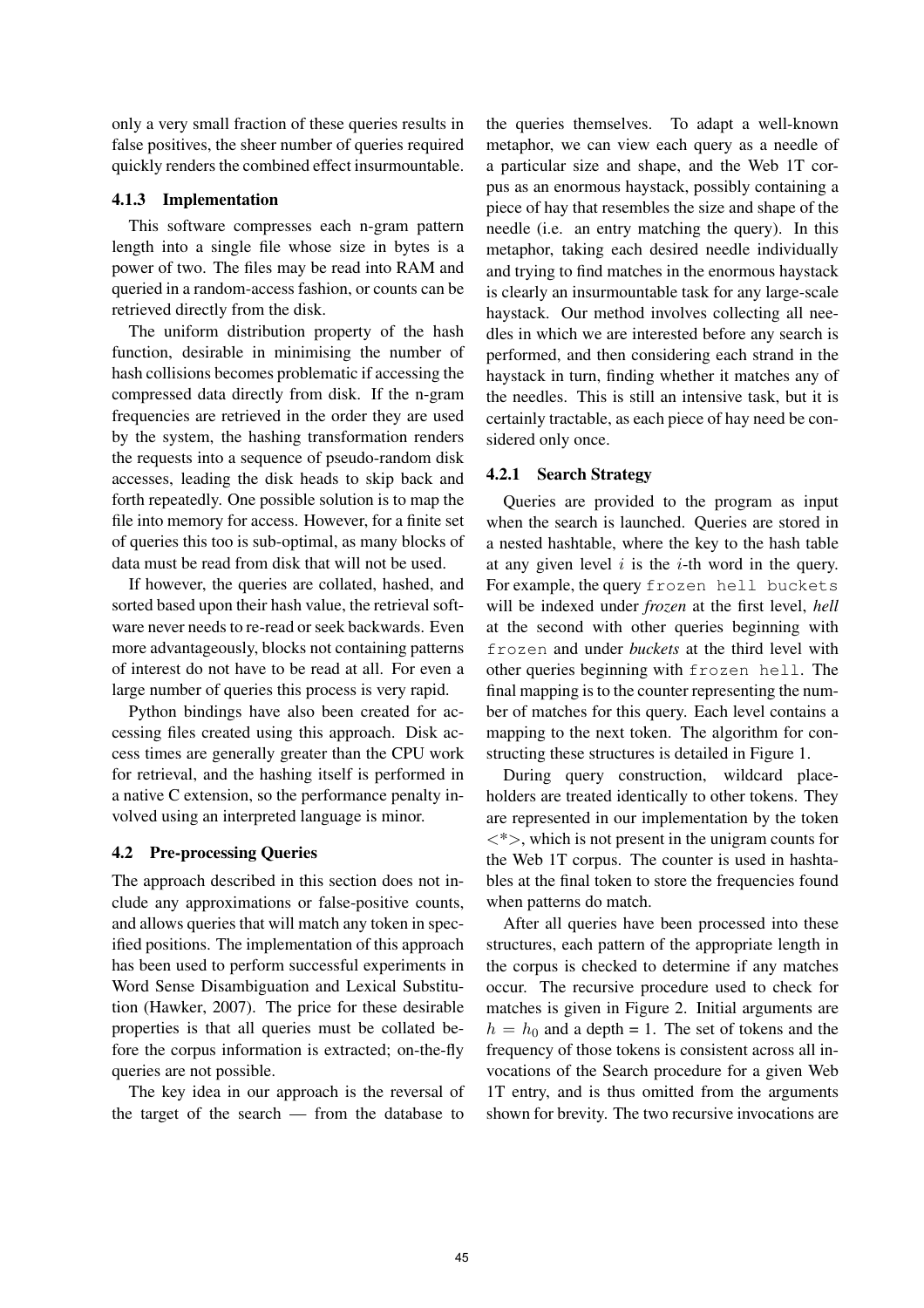```
Let h_1 be initial hashtable;
foreach query do
    Let h = h_1;
    foreach i \in 1 \ldots n do
         token_i = query[i];if h[tokeni] does not exist then
             if i \neq n then
                  set h[token<sub>i</sub>] = new hashtable;
             else
                  set h[token<sub>i</sub>] = counter
                  initialised to 0;
             end
         end
         h = h[token<sub>i</sub>]
    end
end
```
Figure 1: Query Structure Construction

to match the current token with both any query specifying that particular token at that location, and any query specifying a wildcard in that position.

### 4.2.2 Algorithmic Complexity

The time taken to add queries is maximised when each token in every query is novel, and thus is not present in the existing structure. In this case the time for each query is proportional to the number of tokens. This means that adding q queries of length  $n$ is  $O(nq)$ .

Considering our search strategy for a single corpus entry, the largest number of hashtable lookups are required when queries exist for all combinations of both wildcards and exactly matching tokens. This worst-case instance requires two hashtable lookups for the first token, four lookups for the second and so on: a total of  $2^{n+1} - 2$  lookups for patterns of length  $n$ . In the asymptotic limit, the algorithmic complexity for each corpus entry is thus  $O(2^n)$ . If we let  $m$  represent the number of entries of length  $n$  in the corpus, the independent processing of each entry yields an overall complexity of  $O(2<sup>n</sup>m)$ .

In practice however, there are several factors that combine to keep search performance fast. Firstly,  $n$  has a maximum value of 5, leading to only 62 hashtable lookups in the worst case. The actual performance of the system depends on the characteristics of the data and the queries. For the exponential

```
Procedure Search(h, depth) begin
    token_i = query[depth];if h[tokensi] exists then
        if depth \neq n then
           Search(h[tokens<sub>i</sub>], depth + 1)
        else
           counter = h[tokens_i];counter \leftarrow counter + frequency;end
   end
    if h[WILDCARD] exists then
        if depth \neq n then
           Search(h[WILDCARD], depth + 1)
        else
           counter = h[WILDCARD];
           counter \leftarrow counter + frequency;end
   end
end
```
Figure 2: Procedure Search(h, depth)

behaviour to apply to large numbers of entries in the database, each of these distinct entries would have to be matched by a corresponding exact query, accompanied by a large number of wildcard permutations. As there are far fewer queries than database entries, the worst-case performance can not apply to more than a small fraction of the database entries. In the best case, very few entries match queries at all comparison for most patterns can then be terminated at the first token, with a complexity of  $O(m)$ .

Even in the worst case for hashtable lookups, the algorithmic complexity does not contain a term for the number of queries. While searches over more queries and an abundance of wildcards will impact the running time to some extent, even with many millions of queries the overall performance has a practical upper bound. As Keller and Lapata (2003) observe, a single linguistic query may expand to many corpus queries to account for inflectional and other variation, and thus continued efficiency as the number of queries is increased is thus most desirable. This is not the case for binary search or any of the other methods discussed previously.

Memory requirements are related only to the number of, and similarities among the queries specified. The memory required for increasing the num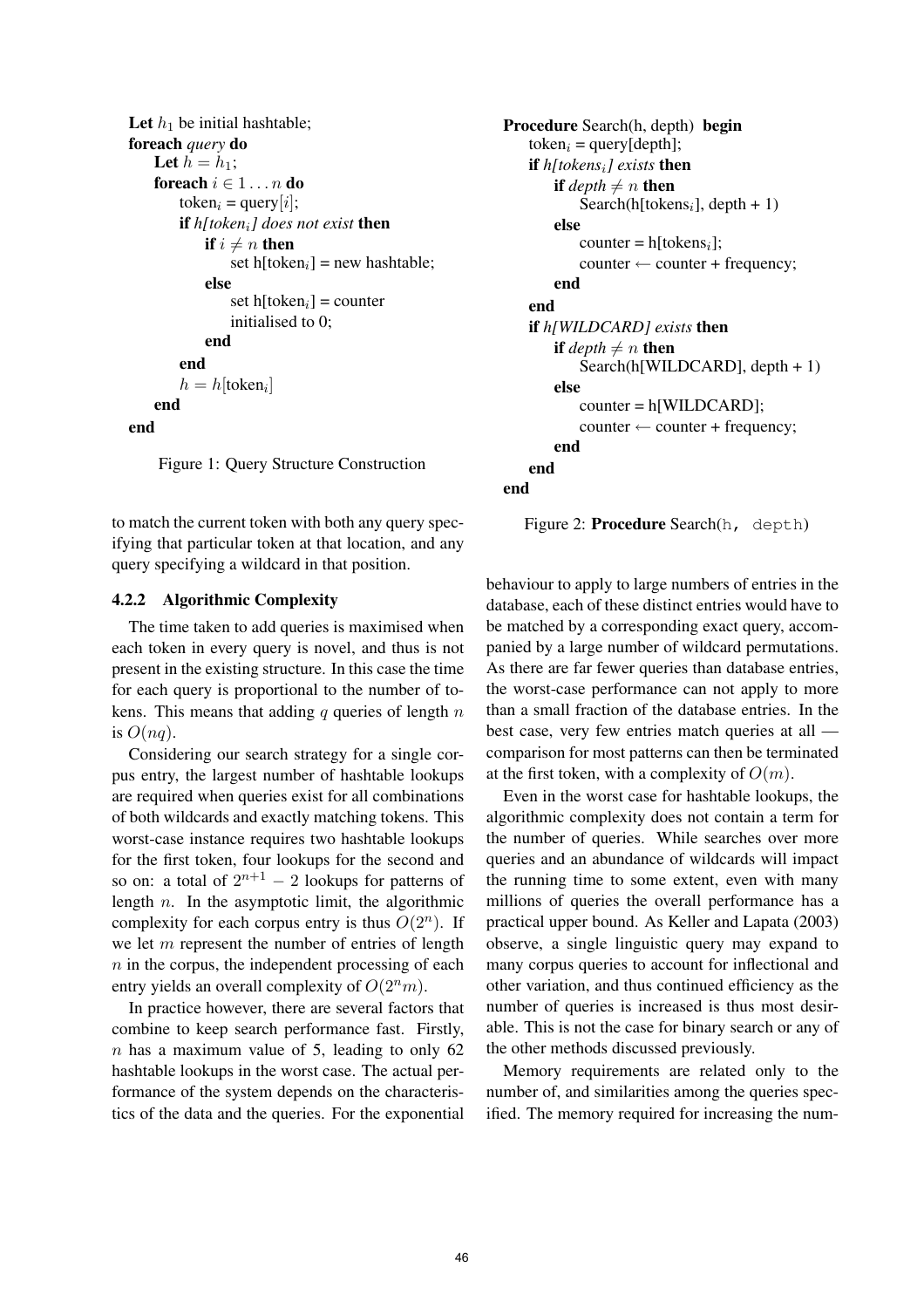ber of queries will be no worse than linearly proportional to the size of the query set. This is apparent when the case where each term in each query is unique is considered: each term will be stored exactly once in the data structure. Any overlaps in the leftmost tokens of queries will reduce the memory burden with respect to this worst-case requirement.

### 4.2.3 Implementation

This software runs once through the n-grams for each pattern length, and extracts counts for all specified queries. The input format for the queries matches that of the corpus exactly — one query per line — aside from the lack of the final tab character and numeric count. The queries are processed into the nested hashtable structures in RAM before any access is made to the corpus data. After construction of these structures, all Web 1T corpus files containing entries for patterns of the appropriate pattern length (each containing  $10^7$  counts) are processed in turn. Each is decompressed into RAM and once there each entry is checked against the query structures as described previously.

Following processing of all relevant corpus files, the results are written to text files. Case-sensitivity is configurable at run-time via command-line options. Counts are stored in RAM rather than written immediately, as for case-insensitivity and queries involving wildcard counts, the frequency reported may be the sum of many individual counts in the corpus.

It is also possible to find not just the total number of n-grams for a given wildcard, but also enumerate each match; this may also be configured via the command line at run time, but for 2 and 3-gram queries it is not recommended, as it generally results in a prohibitively large number of hits.

## 5 Performance

Tools which employ both strategies described earlier have been implemented, and have been made available as free software. For performance reasons, C was used as the implementation language.

The speed of the approach using the preprocessed (compressed) corpus depends straightforwardly on the number of queries, and is generally constrained by the time to read data from disk.

The pre-processed query approach was implemented with adequate performance on commodity hardware as a design goal. As a result, the runtime speed is quick, and scales well with large numbers of queries. Experiments have been performed that search for over 1,000,000 5-grams with acceptable performance. For typical queries, the sparseness of hits among 5-grams, even in a resource spanning as much variety as the Web 1T corpus ensures that the worst-case performance is infrequent.

Processing all 5-grams for  $10<sup>6</sup>$  queries on a computer with a 2.66GHz Xeon CPU took around 1 hour and 1.5GB of RAM. Simple parallelisation is easily achieved by processing patterns of different lengths on separate computers or CPU cores (assuming of course that sufficient RAM and CPUs are available). This approach can reduce the time taken for the entire run to the time for that of the longest-running pattern length. The memory footprint of the program is at worst linearly related to the number of queries, and as these tests show, is manageable for a large number of queries.

## 6 Conclusion

It is possible to query a resource the size of the Web 1T corpus using commodity hardware and effective hashing-based strategies. Software has been created that makes the use of this resource practical, and has been successfully used to harness the information available for NLP tasks including Word Sense Disambiguation, Lexical Substitution and Noun-Phrase Bracketing. The methods employed need only to make a single pass of the corpus data. In one approach, the corpus is transformed to a more amenable structure; in the other, the queries are indexed and searched, rather than the corpus.

The tools we have implemented, using the the techniques described in this paper, facilitate the use of the massive scale of data now available for more disparate and data-hungry NLP tasks.

## 7 Acknowledgements

Many thanks to James Curran and Jon Patrick for their assistance and advice. We also thank Charles B. Falconer, author of the free hashlib library for C, which we use for the pre-processed queries. Part of this work has been supported by the Australian Research Council under Discovery Project DP0558852.